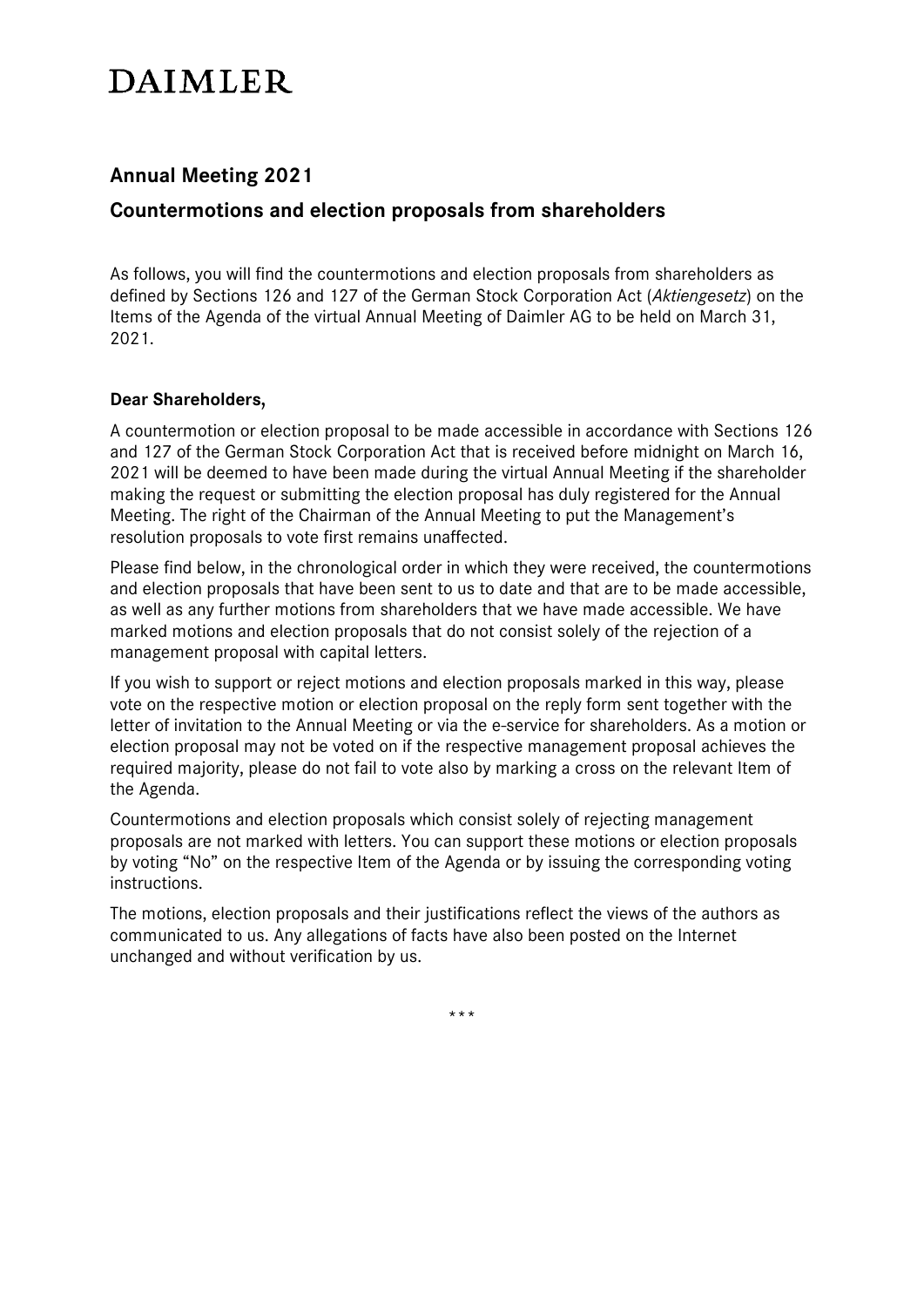#### Mr. **Boris Huscher**, Pommersfelden

## **Motion A**

## **Election to the Supervisory Board**

Dear Sir or Madam,

I wish to propose myself for election to the Supervisory Board. Hereto, I submit to you a short version of my curriculum vitae. Please consider my e-mail as an election proposal.

#### **Attachment**

Curriculum vitae

| <b>Boris Huscher</b>                                                                                                                                                               |  |
|------------------------------------------------------------------------------------------------------------------------------------------------------------------------------------|--|
| November 27, 1983, Pforzheim                                                                                                                                                       |  |
| Married, two children                                                                                                                                                              |  |
|                                                                                                                                                                                    |  |
|                                                                                                                                                                                    |  |
| Administrative employee, automotive claims department<br>(Debeka Versicherung)<br>Degree course for Bachelor of Arts Insurance Industry<br>(University of Applied Science, Coburg) |  |
|                                                                                                                                                                                    |  |
| Training as insurance broker<br>(Ergo-Versicherung)                                                                                                                                |  |
|                                                                                                                                                                                    |  |
|                                                                                                                                                                                    |  |
|                                                                                                                                                                                    |  |
|                                                                                                                                                                                    |  |
|                                                                                                                                                                                    |  |
|                                                                                                                                                                                    |  |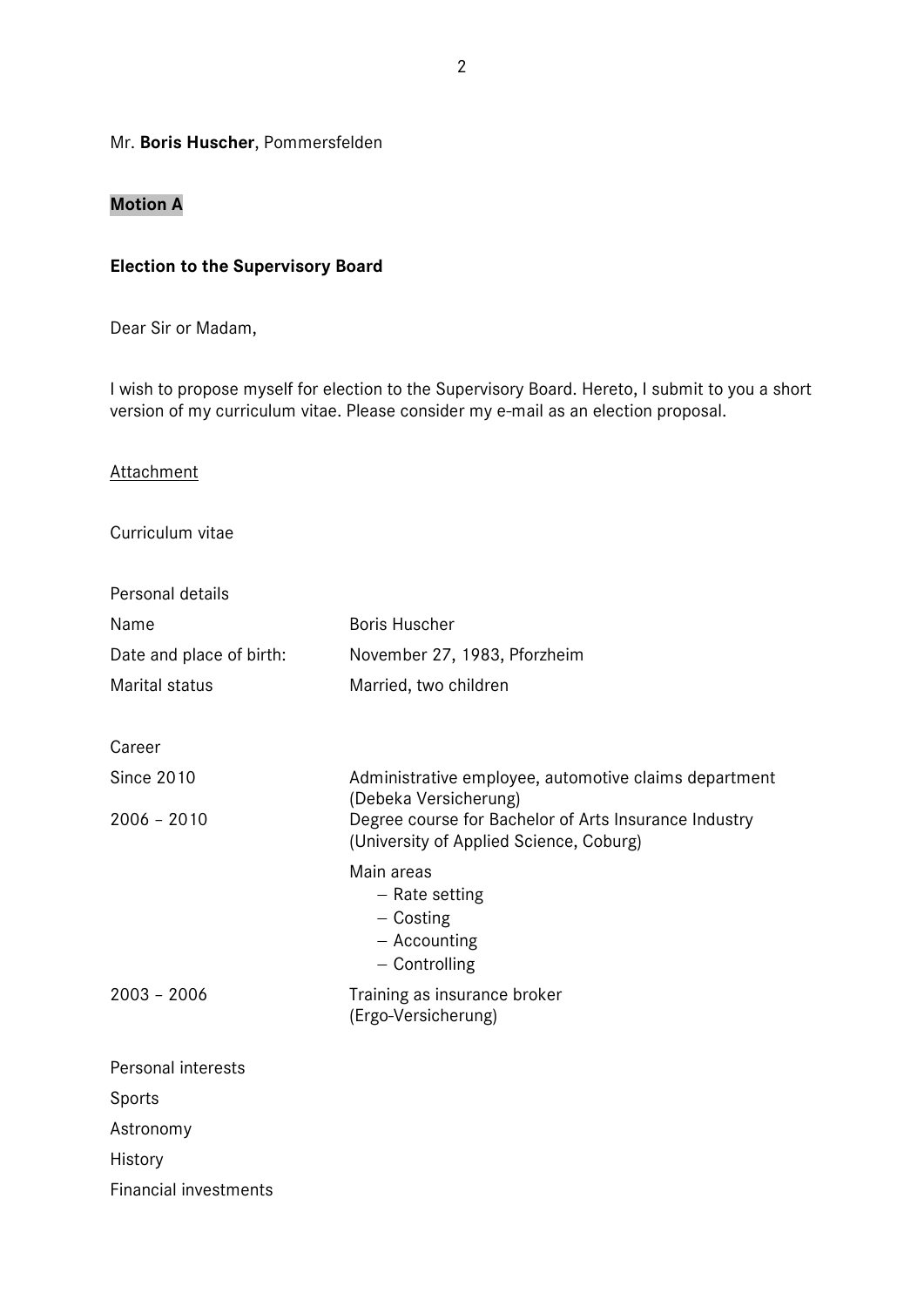February 21, 2021 Boris Huscher

Dear Mr. […],

Thank you for your e-mail.

I propose, in addition to my first e-mail, myself, Mr. Boris Huscher, resident in 96178 Pommersfelden (Germany) for election as a member of the Supervisory Board. There is no membership in another statutory supervisory board.

## **Information from the Board of Management of Daimler AG pursuant to Section 127 Sentence 4 of the German Stock Corporation Act regarding the election proposal of shareholder Boris Huscher:**

Pursuant to Section 96 Subsection 1 and Section 101 Subsection 1 of the German Stock Corporation Act (*Aktiengesetz*) and Section 7 Subsection 1 Sentence 1 No. 3 of the German Co-determination Act (*Mitbestimmungsgesetz*), the Supervisory Board is composed of ten members representing the shareholders and ten members representing the employees, and pursuant to Section 96 Subsection 2 Sentence 1 of the German Stock Corporation Act (*Aktiengesetz*), of not less than 30% of women (i.e., not less than six) and of not less than 30% of men (i.e., not less than six). The gender quota is to be fulfilled by the Supervisory Board as a whole, unless the members representing the shareholders or those representing the employees object to joint fulfillment pursuant to Section 96 Subsection 2 Sentence 3 of the German Stock Corporation Act (*Aktiengesetz*). No objection has been made to joint fulfilment of the gender quota.

At the time when the convocation to the virtual Annual Meeting was published and at the time when the election proposal by shareholder Boris Huscher was made accessible, a total of six women are members of the Supervisory Board, of whom three are shareholder representatives and three are employee representatives. The minimum quota is therefore fulfilled. At the close of the Annual Meeting 2021, also the period of office of Petraea Heynike as a member of the Supervisory Board representing the shareholders will end. In order to continue to fulfill the minimum quota in the future, at least one woman is therefore to be elected as a shareholder representative.

\*\*\*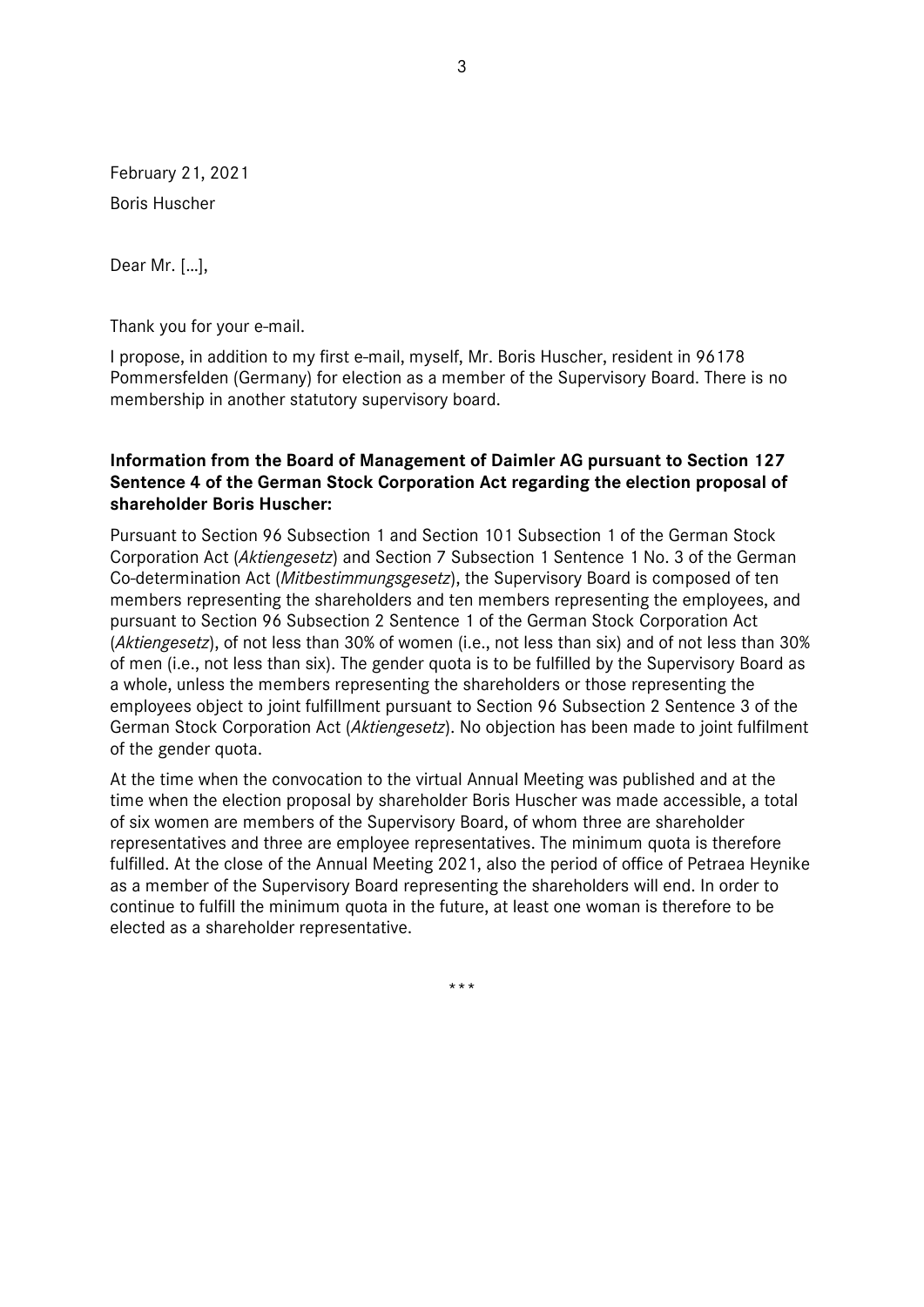## Mr. **Christian Pfingsten**, Hamburg

## **Regarding Item 3 of the Agenda**

The actions of the members of the Board of Management are not to be ratified.

#### Reasons:

The task of the Board of Management of Daimler AG is to ensure that the revenue and the income of the Group improve.

It is remarkable that Daimler AG affords itself an extensive art collection composed of approximately 3,000 works of art. It is not apparent that this "Daimler Art Collection" makes a recognizable contribution to the improvement of the revenue and the income of Daimler AG. This art hobbyhorse is not appropriate to our times and the current economic conditions (share price since 2015: -25%, -11% revenue in 2020, inherited diesel liabilities, necessary investment in electric mobility, planned workforce reduction: up to 20,000 jobs).

The art collection of Daimler AG should therefore be liquidated. The proceeds of the sale are then to be invested in future-oriented business models or (2) utilized for securing jobs or (3) distributed to the shareholders as an extraordinary dividend.

\*\*\*

## **Prof. Christian Strenger**, Frankfurt

## **Regarding Item 4 of the Agenda**

It is proposed that the actions of the members of the Supervisory Board in office in the 2020 financial year are not to be ratified due to the Supervisory Board's lack of independence, contrary to claims made.

#### Reasons:

In accordance with the provisions of the German Stock Corporation Act (*Aktiengesetz*) and the German Corporate Governance Code (GCGC), the proper fulfilment of the duties of the Supervisory Board of a publicly listed stock corporation requires the appropriate independence of a significant proportion of the members representing the shareholders. This assurance of a "critical view" is not only a firm expectation of the shareholders, but is also codified by the requirements of the EU Shareholders' Directive and the ARUG II derived from that directive. The statement made by Daimler AG in its Annual Report on page 151 stating that all shareholder representatives are independent is incomprehensible in general and in particular with regard to the chairmen of the Supervisory Board and of its Audit Committee and its Legal Affairs Committee: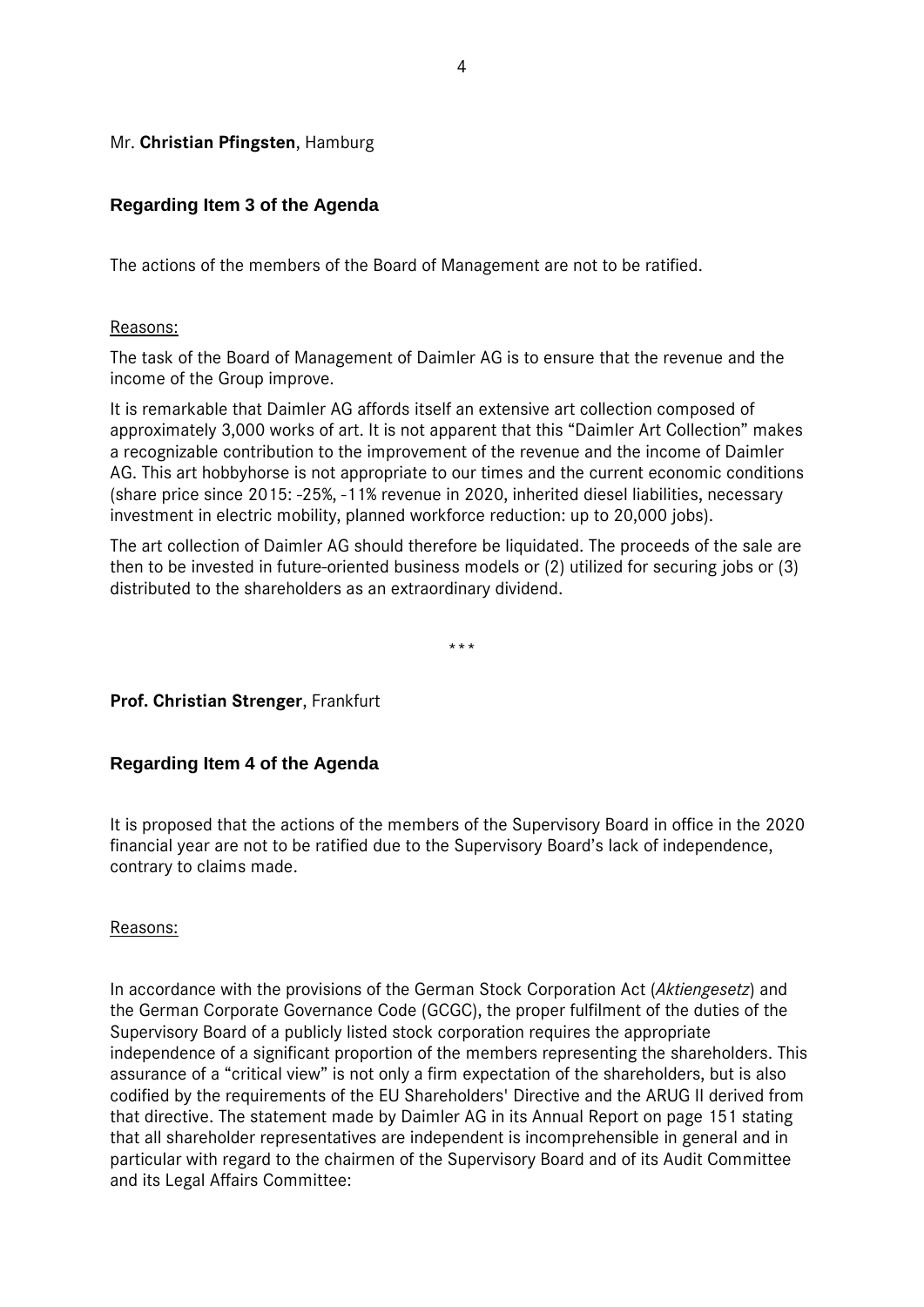- The Chairman of the Supervisory Board is a former member of the Board of Management and as such has now been in office for 14 years and is Chairman of three supervisory board committees and a member of the Legal Affairs Committee.
- The Chairman of the Audit Committee, who has been in office since 2007, i.e., for more than 13 years, is also Chairman of the Legal Affairs Committee established in 2019, which is responsible for properly following up the truck cartel and diesel emission fines that have already cost billions of euros. At the time of his appointment to the Daimler Supervisory Board in 2007, he was Chairman of the Supervisory Board of Deutsche Bank AG, which has been associated with Daimler in various forms for decades. As his more than twelve-year period of office and the aforementioned association at the time of his appointment represent two significant negative criteria for independence pursuant to Recommendation C.7 of the German Corporate Governance Code (GCGC), this would also have required a detailed justification of his being assessed as an independent member as required by C.8, rather than merely general statements as on page 151 of the Daimler Annual Report. Furthermore, pursuant to Section 161 AktG (German Stock Corporation Act), it would have been necessary to note a deviation in the Declaration of Conformity with the GCGC issued in December 2020.

In particular the "critical view" postulated in the Daimler description of important supervisory board qualifications is of crucial relevance for the chairmanship of these so important control committees and cannot be substituted by "long-standing familiarity" with the cases already heavily burdening the shareholders. In addition, the legal opinions of Prof. Habersack and now Prof. Steinmeyer, whom Daimler has commissioned for years, only conclude that the Supervisory Board has fulfilled its duties. However, this in no way confirms the acceptability of the Supervisory Board not pursuing the members of the Board of Management and the Supervisory Board who acted and were responsible from 2004. Although three years have passed since the truck cartel fines of almost one billion euros resulting from 2004 were paid by the Company, it is not very convincing that according to Dr. Steinmeyer's expert opinion, the investigation into the truck cartel issues has not yet been completed.

In view of the alleged, but inexplicable lack of independence or insufficient independence of key members of the Supervisory Board, the resulting inaccuracy of significant items in the Declaration on Corporate Governance of the Annual Report 2020 and the inaccurate determination that the entire Supervisory Board (including the employee representatives) is independent, as well as the omission of the declaration of deviation required by Section 161 AktG, the actions of the Supervisory Board in 2020 are not to be ratified.

## **Regarding Item 7 of the Agenda**

It is proposed that the resolution on the amendment to the Articles of Incorporation regarding an oversized remuneration increase (four times the current normal committee compensation) for the insufficiently independent Chairman of the Legal Affairs Committee is to be rejected.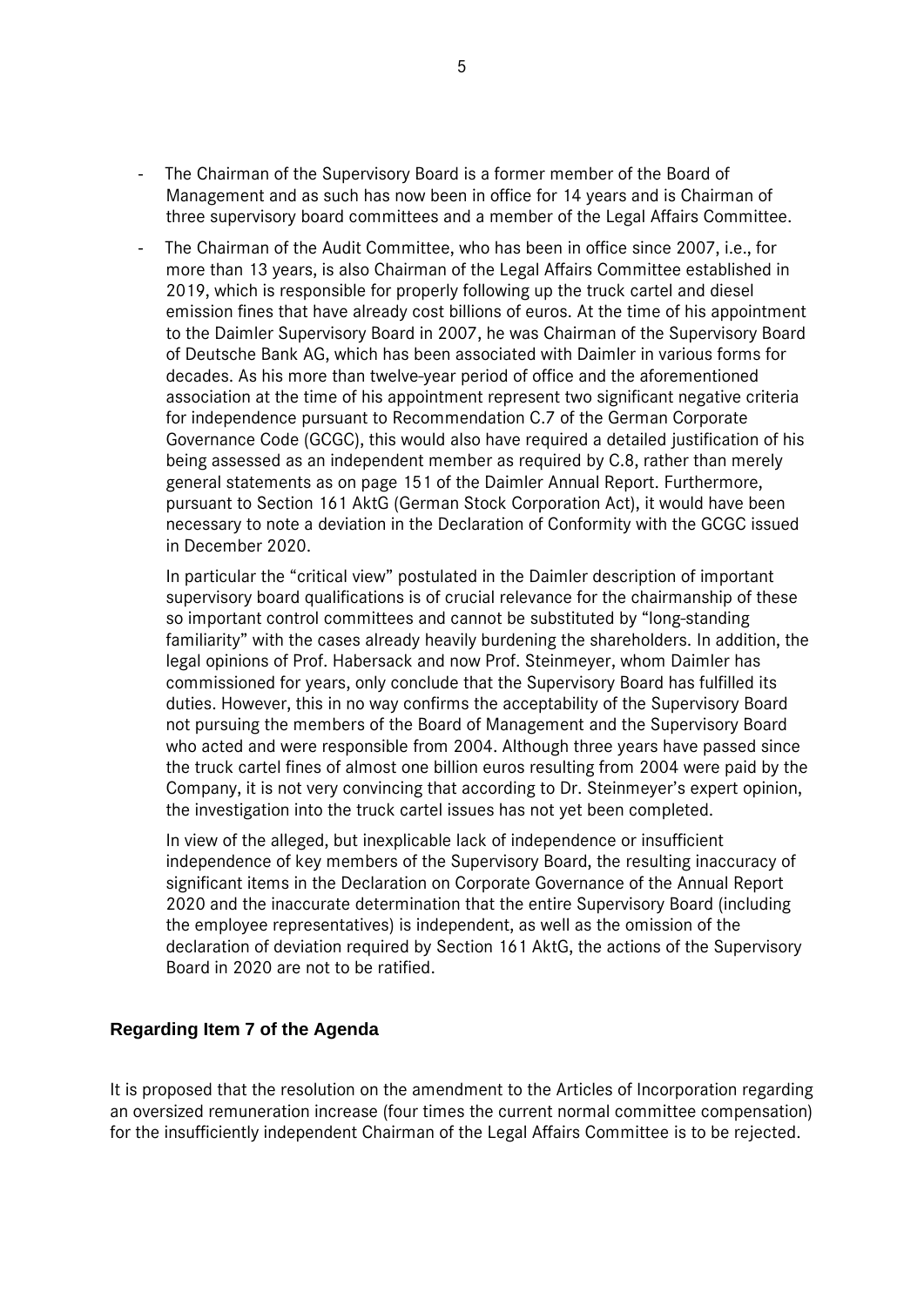#### Reasons:

The Committee established in 2019 has to deal with the intensive past failures of the Board of Management and the Supervisory Board related to the truck cartel and the diesel emission cases involving fines of many billions of euros in preparation for the Supervisory Board as a whole, which bears the primary responsibility. In view of the fact that the Chairman of the Committee has been a member of the Supervisory Board for up to 14 years and of the joint responsibility of the Board of Management for the truck cartel issues at the relevant time of the current Chairman of the Supervisory Board, questions of possible failures by these persons (such as the establishment and monitoring of appropriate compliance and risk systems) must also be examined and transparently pursued in view of the aforementioned long periods of office. At the latest after the clarification of the truck cartel problems with the associated high fines, an intensive clarification should have taken place of the responsibility of all members of management as well as a review of possible problems associated with the diesel emission issues that were initially denied by the then Board of Management Chairman but in the meantime are also damaging to the Company's reputation.

That the Committee Chairman who has been active in the Supervisory Board for more than 13 years should now be granted a fourfold increase in his remuneration to more than 115,000 euros annually for his work on these long-standing problem areas with potential personal responsibility should therefore be rejected, not only, but also because of the amount.

\*\*\*

#### Mr. **Marc-André Mühlensiepen**, Sinsheim

#### **Motion B**

#### **Election of the Supervisory Board**

Ladies and Gentlemen,

I hereby propose myself, Mr. Marc-André Mühlensiepen, resident in 74889 Sinsheim (Germany), for election as a member of the Supervisory Board.

There is no membership in another statutory supervisory board.

#### Attachment:

| Curriculum vitae |  |
|------------------|--|
| Name:            |  |

Name: Marc-André Mühlensiepen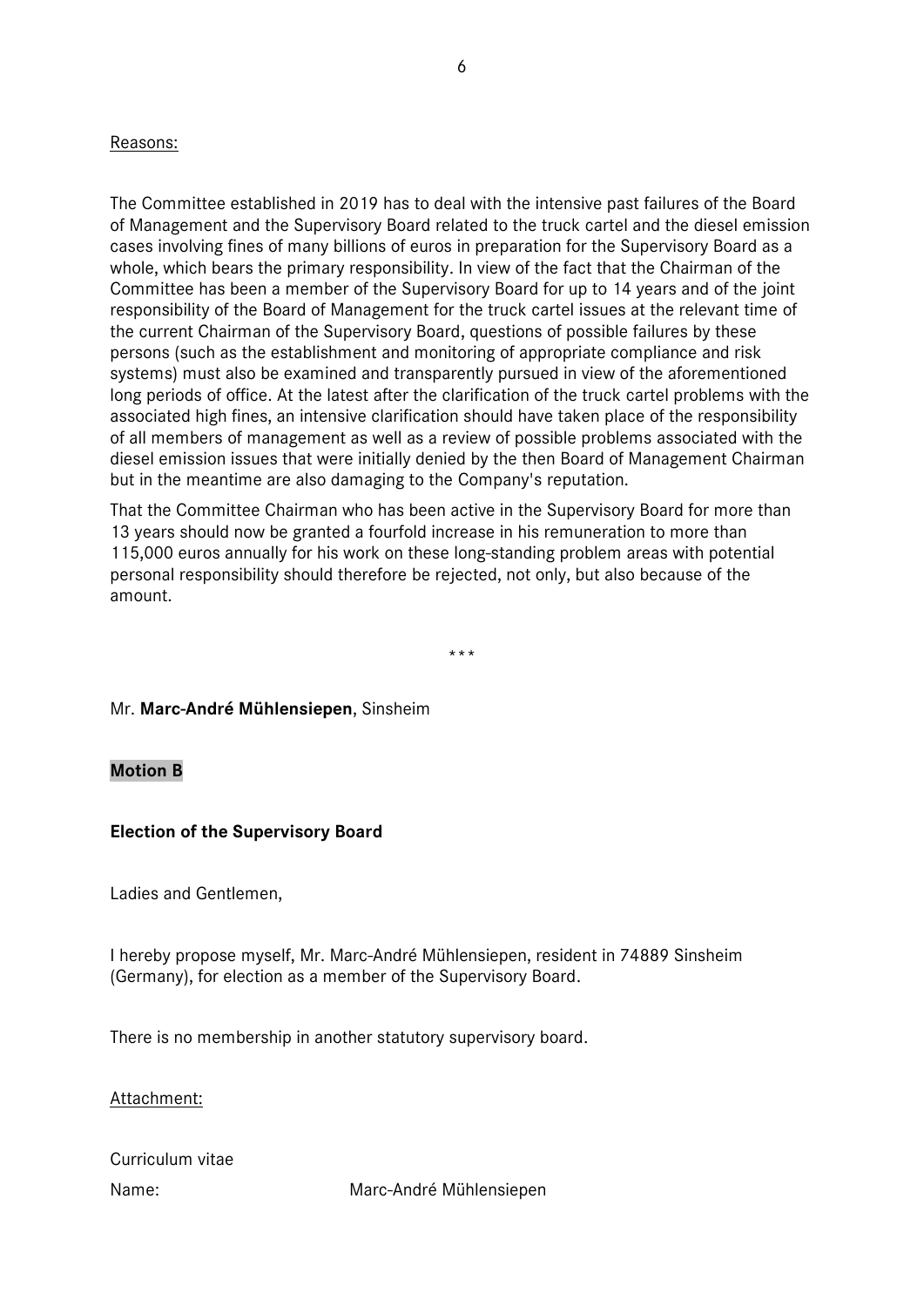| Address:             | []                               |                                                                                                                      |
|----------------------|----------------------------------|----------------------------------------------------------------------------------------------------------------------|
| Date of birth:       | May 8, 1989                      |                                                                                                                      |
| Family status:       | single                           |                                                                                                                      |
| Place of birth:      | Heidelberg                       |                                                                                                                      |
| Education/career:    | Sept. 2005 -<br><b>July 2008</b> | Training as an insurance salesman at<br>Victoria Versicherung AG in Mannheim                                         |
|                      | July 2008 -<br>May 2009          | Own insurance agency of Victoria<br>Versicherung in Heidelberg                                                       |
|                      | May 2009 -<br>Feb. 2010          | Civilian service at the Flinsbach church<br>social center                                                            |
|                      | Since Feb.<br>2010               | Self-employed insurance representative of<br>Gothaer Versicherung / focus on SME<br>clients and automotive insurance |
| Honorary activities: | Since Feb.<br>2016               | Vice chairman of Flinsbach Tennis Club                                                                               |
|                      | Since Jan.<br>2019               | Treasurer of a condominium owners'<br>association                                                                    |
| Hobbies:             | - Tennis                         |                                                                                                                      |
|                      | - Motorsport                     |                                                                                                                      |
|                      | - Financial transactions         |                                                                                                                      |

Sinsheim, March 8, 2021

Marc-André Mühlensiepen

## **Information from the Board of Management of Daimler AG pursuant to Section 127 Sentence 4 of the German Stock Corporation Act regarding the election proposal of shareholder Marc-André Mühlensiepen:**

Pursuant to Section 96 Subsection 1 and Section 101 Subsection 1 of the German Stock Corporation Act (*Aktiengesetz*) and Section 7 Subsection 1 Sentence 1 No. 3 of the German Co-determination Act (*Mitbestimmungsgesetz*), the Supervisory Board is composed of ten members representing the shareholders and ten members representing the employees, and pursuant to Section 96 Subsection 2 Sentence 1 of the German Stock Corporation Act (*Aktiengesetz*), of not less than 30% of women (i.e., not less than six) and of not less than 30% of men (i.e., not less than six). The gender quota is to be fulfilled by the Supervisory Board as a whole, unless the members representing the shareholders or those representing the employees object to joint fulfillment pursuant to Section 96 Subsection 2 Sentence 3 of the German Stock Corporation Act (*Aktiengesetz*). No objection has been made to joint fulfilment of the gender quota.

At the time when the convocation to the virtual Annual Meeting was published and at the time when the election proposal by shareholder Marc-André Mühlensiepen was made accessible, a total of six women are members of the Supervisory Board, of whom three are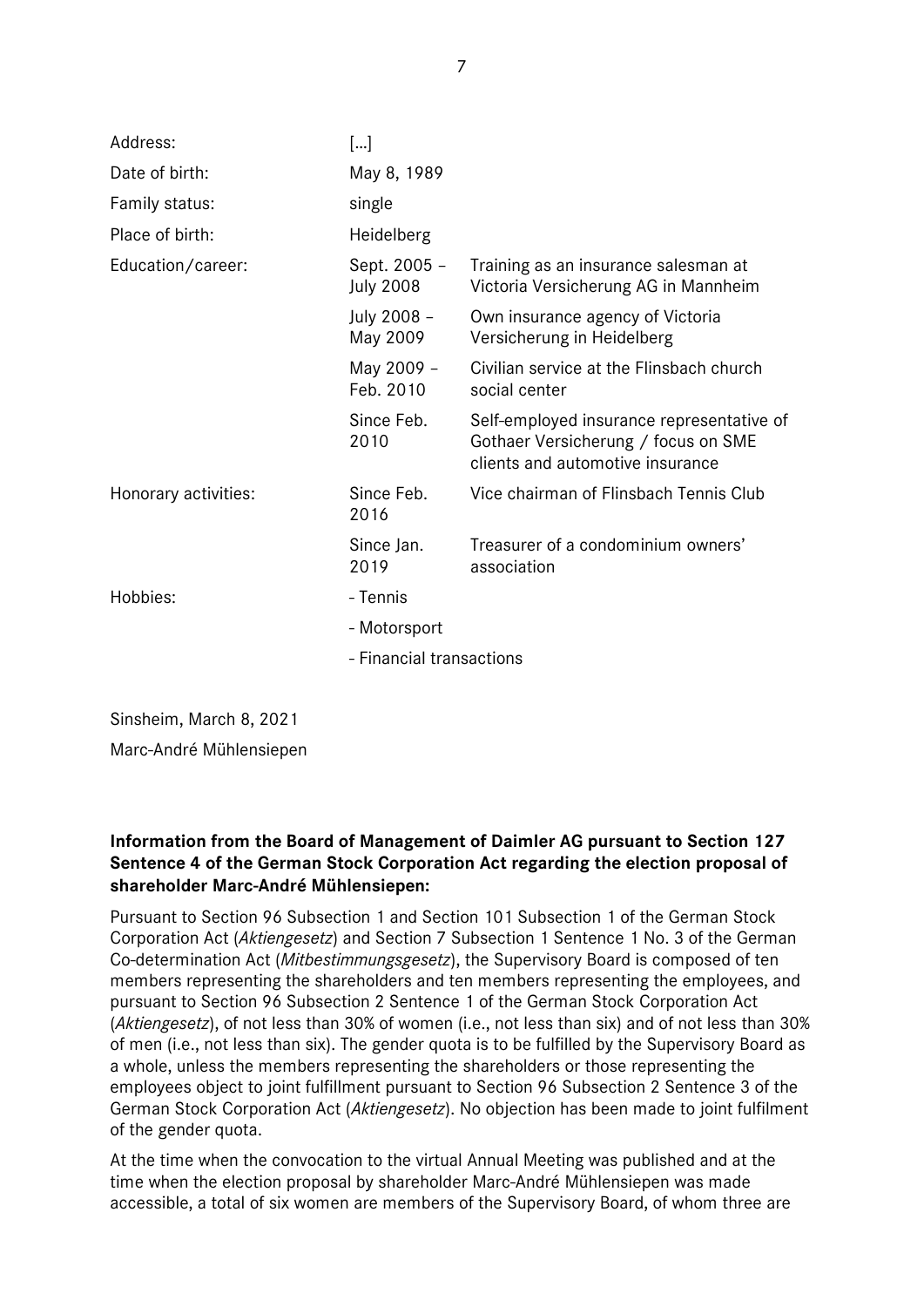shareholder representatives and three are employee representatives. The minimum quota is therefore fulfilled. At the close of the Annual Meeting 2021, also the period of office of Petraea Heynike as a member of the Supervisory Board representing the shareholders will end. In order to continue to fulfill the minimum quota in the future, at least one woman is therefore to be elected as a shareholder representative.

\*\*\*

#### Mr. **Uwe Klaass**, Wernau

## **Regarding Item 2 of the Agenda**

Ladies and Gentlemen,

I hereby submit the following countermotion:

Item 2. Resolution on the allocation of distributable profit

The proposed allocation of distributable profit is to be rejected.

#### Reasons:

A dividend of €0.90 per dividend-entitled share (total €962,853,702.30) is not to be paid out from the distributable profit.

Instead, part of the distributable profit is to be used to pay back to the Federal Employment Agency the short-time working allowance that was utilized by the Company. The remainder could then be paid out to shareholders in the form of a dividend.

In accordance with the "Principles of Social Responsibility" and the "Code of Conduct" of Daimler AG, it is not acceptable in terms of social responsibility to achieve profits at the expense of the Federal Republic of Germany and to distribute them to shareholders in the form of dividends.

\*\*\*

Ms. **Ursula Seyfert**, Freiburg

**Regarding Item 3 of the Agenda** 

**Due to the planned construction of a logistics center for the Hamburg plant in a wet moorland that is designated as a landscape protection area, the actions of the members of the Board of Management are not to be ratified.**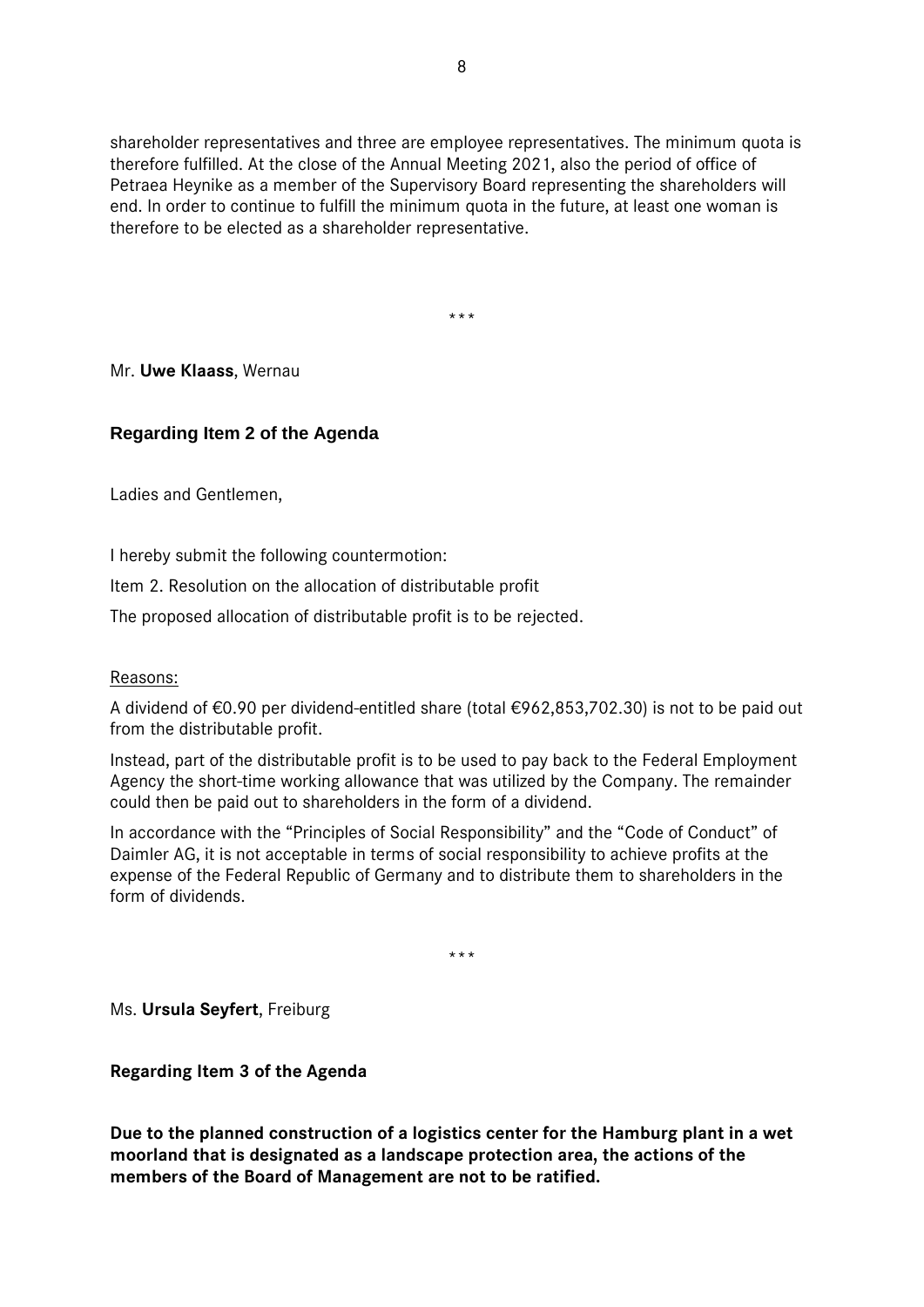BUND (the German non-profit organization for the environment and nature protection) has pointed out that the approximately 20-hectare area in question consists almost exclusively of marshes and swamp forests – and thus protected biotopes – of particularly high value. The marsh is two meters deep. Moors bind organic material and thus carbon dioxide, which is why they help to protect the climate.

Moors are therefore valuable CO2 reservoirs and, together with other biotopes, provide a habitat for protected animal and plant species. In view of the danger of extinction of species and loss of local recreational space, which is also caused by the sealing of natural land, this planning is not in tune with the times.

The Hamburg Harburg district council has written that construction of the logistics center in this location would "completely destroy" the wet moorland.

In order to justify sealing this natural area, those responsible refer to 55 hectares of "compensation areas" that would be created, in the Moorgürtel and Neuländer Moorwiesen nature reserves for example, or south of the Neuländer artificial lake, where moorland areas which are too dry could be wetted.

It is not appropriate to take existing landscapes that have not yet been sealed as compensation for sealing others.

It would have to be checked in advance with an environmental expertise whether it could make sense in this context to wet dry moorland areas.

Daimler should take responsibility on its own initiative and not wait for protests against this project.

I therefore propose that other resource-conserving solutions should be found. It is necessary to examine whether the logistics center could be integrated into the existing plant site by means of structural alterations.

\*\*\*

#### **Association of Critical Shareholders**, Cologne

#### **Regarding Item 2 of the Agenda**

The Association of Critical Shareholders proposes that the allocation of distributable profit as proposed by the management is to be rejected.

Reasons:

By increasing the dividend in the middle of the corona pandemic, Daimler AG is showing its ignorance of the mood of society as a whole. While the Group is receiving the short-time working allowance for some of its workforce, it is now paying out  $\epsilon$ 1.35 per share instead of the 90 cents paid last year. Daimler employees, whose wages have been cut or who are threatened with dismissal due to the savings plan of Daimler CEO Ola Källenius, cannot understand why shareholders are to receive €1.4 billion.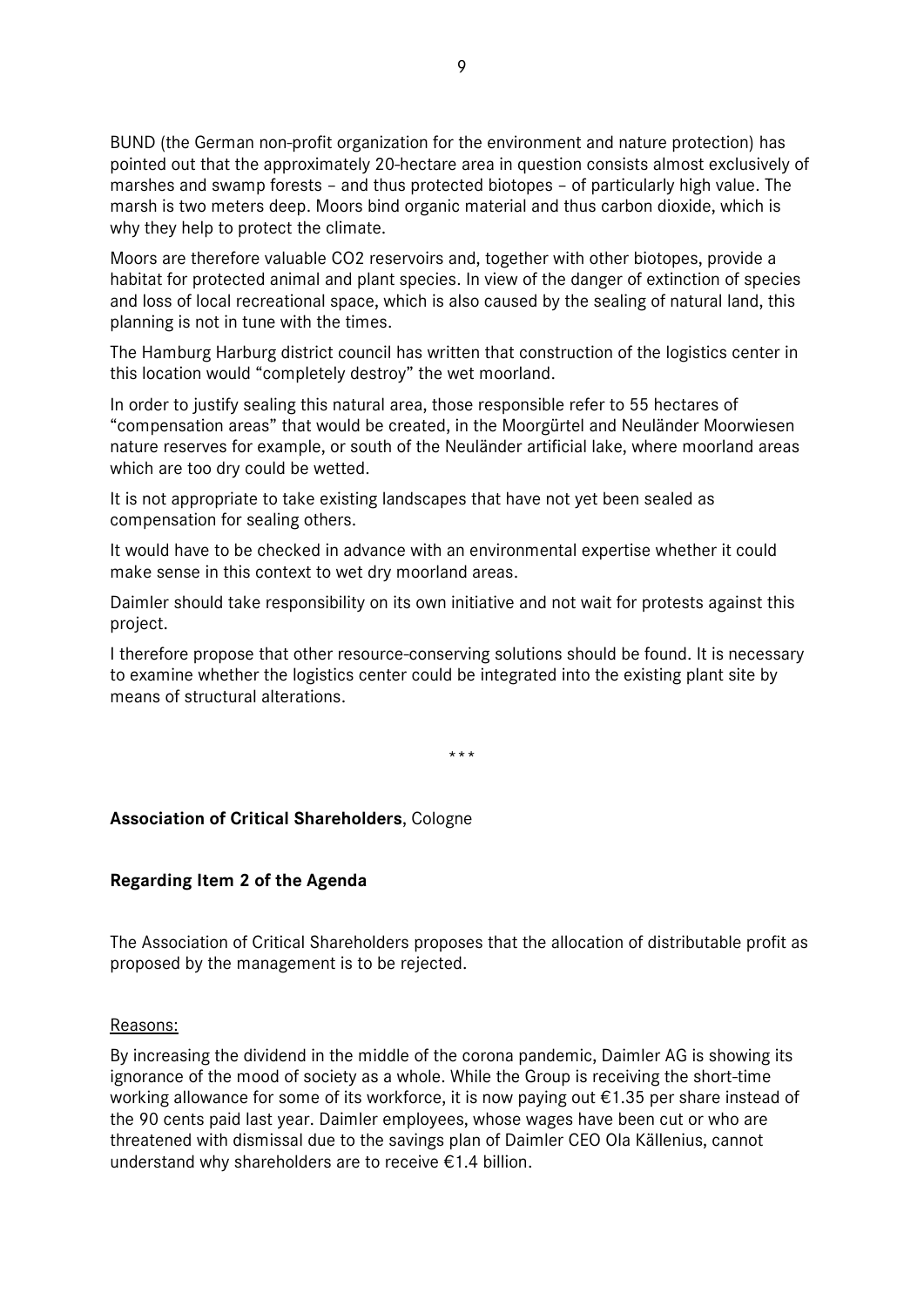A responsible management aware of the challenges of the future would put aside a significantly larger proportion of the Company's profits for necessary investments such as the accelerated changeover to electric mobility and the related infrastructure, and the production of buses and rail vehicles. This would also allow jobs that are now being cold-heartedly eliminated to be retained.

For this reason, the Association of Critical Shareholders demands a dividend of only €0.10 per dividend-entitled share instead of €1.35.

## **Regarding Item 3 of the Agenda**

The Association of Critical Shareholders proposes that the actions of the members of the Board of Management of Daimler AG for the year 2020 are not to be ratified.

## Reasons:

#### **The costs of the corona pandemic are being imposed on society**

In the 2020 financial year, Daimler AG showed that it feels more committed to its shareholders than to its employees. While many employees had to go onto short-time working and suffered financial losses, the dividend actually increased in what was supposed to be crisis year. Profit sharing of €500 for the employees is only a small compensation. The consequences of the pandemic have thus been socialized, while the profits are now to be privatized.

Anyone who has heard the car lobby VDA, which also represents Daimler AG vis-à-vis politicians in Berlin, with its constant demands for new government subsidies for car buyers, can anyway only be surprised. Despite the corona crisis, or perhaps because of it, Daimler AG achieved an increase in profits last year. In addition to value-added tax cuts and short-time working allowances, the buyers' subsidies for plug-in hybrids and electric cars had a clear impact in this country. It is therefore fair to say that the dividend for the shareholders, which is even higher than in 2019, was substantially co-financed by the taxpayers.

## **The official fuel-consumption figures for plug-in hybrids are unrealistically low**

An additional side effect for the Group is that by selling a large number of plug-in hybrids with their unrealistically low official fuel-consumption figures, it was also possible to meet the EU's CO2 fleet limit for 2020. This is a purely theoretical contribution to climate protection, based on loopholes in the legal regulations negotiated at the time by lobbyists in Brussels who were also supported by Daimler AG. The actual objective of those regulations is to reduce greenhouse gases for the sake of climate protection, and this is being counteracted by the exploitation of negotiated loopholes. Studies show that plug-in hybrid variants of a car model often have even higher fuel consumption and thus CO2 emissions in real-world operation than a vehicle of the identical model series with only a combustion engine. Furthermore, neither the parties putting the vehicles on the roads – in this case Daimler AG – nor the users have to prove that these vehicles are ever electrically charged and operated.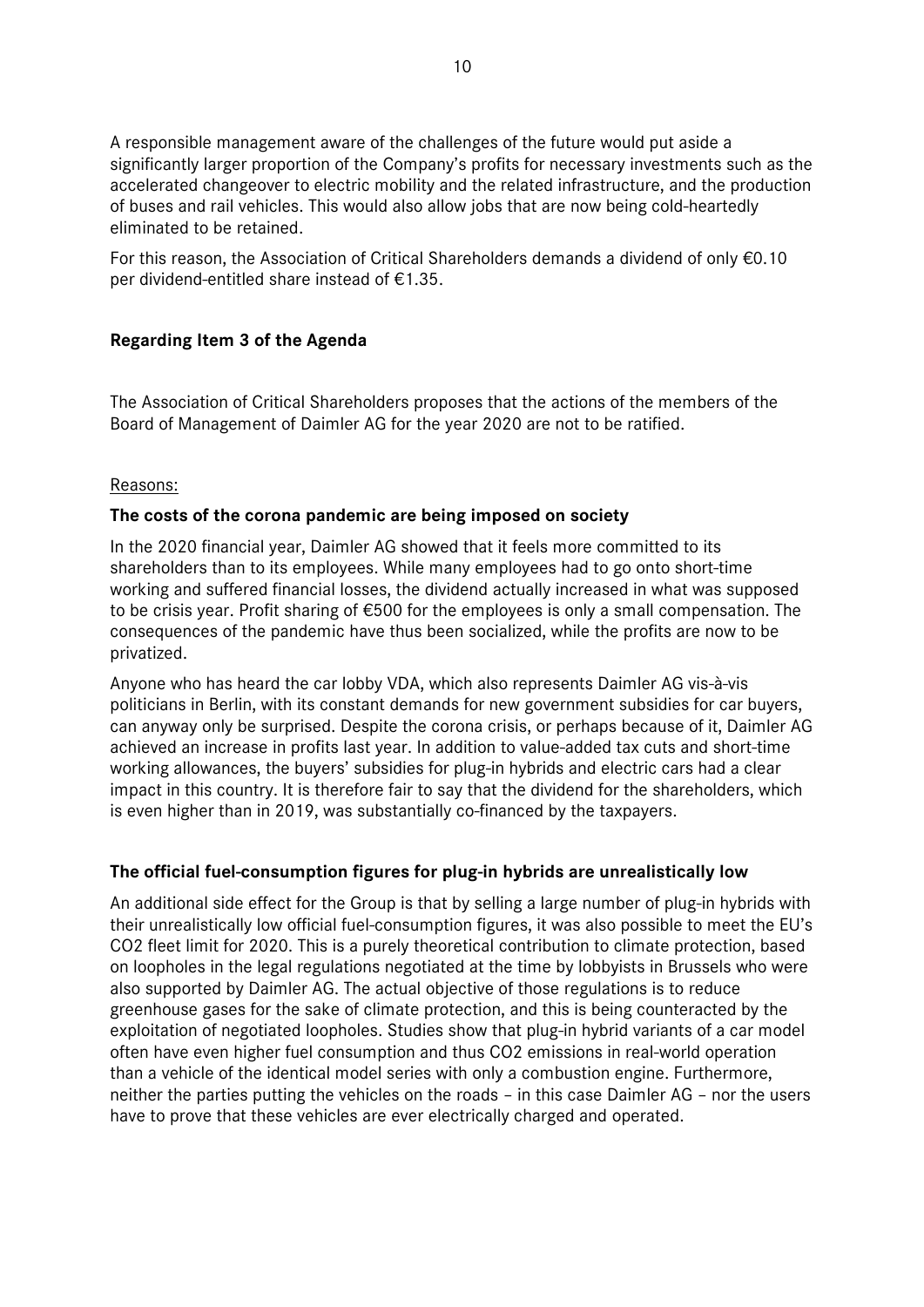#### **Daimler lags behind with electric mobility**

Unfortunately, not much happened at Daimler AG in terms of all-electric vehicles in the 2020 financial year. But with the EQA, the electric version of the GLA, a model suitable for the volume market will at least be on the road in 2021, even if it is unfortunately a vehicle that was not designed as an electric car, but primarily as a car with a combustion engine. It is also utterly incomprehensible why there is only a plug-in version of the upcoming C-Class, but no electric version. In times of an electric-vehicle boom, an opportunity for Daimler to establish itself as a brand of change and to compete with other brands is now being negligently wasted.

## **Name a date for the end of the combustion engine!**

Anyone who claims to provide "sustainable luxury" must be measured against this slogan. Large, heavy plug-in hybrids, which in reality consume much more fuel and thus emit CO2 accordingly, are the opposite of sustainability; they are wasters of resources. Instead of continuing to launch such sham products, Daimler should follow its public statements on an electric future in the car sector with action: The new Mercedes-Benz AG must – at least for Europe – finally name an early date for the end of new cars with combustion engines; the Board of Management has so far failed to do so. But of course, not every electric car is environmentally friendly. Strict environmental and resource standards must also apply here.

## **The emissions scandal is not being dealt with**

In 2020, Daimler AG still has to deal with its failings of the past. The Group still refuses to come to terms with the diesel emissions scandal in full. There are still no admissions of guilt or effective improvements to the vehicles. Just recently, Germany's Federal Motor Transport Authority (KBA) once again made it clear that the more than one million vehicle recalls are still in effect. Challenges to this decision by Daimler AG have been rejected. The KBA has apparently found a total of five different defeat devices in the Group's various vehicles, with some models even having two of them. The courts have already confirmed that at least some of these defeat devices are illegal.

Despite all this, Daimler continues to claim that the Group has not cheated on its diesel vehicles' emissions; these claims were and are obviously false and either indicate a lack of oversight by the Group's Board of Management, or were and are deliberate misstatements. International authorities also continue to assume that illegal defeat devices are installed in further Mercedes-Benz diesel vehicles.

#### **Regarding Item 4 of the Agenda**

The Association of Critical Shareholders proposes that the actions of the members of the Supervisory Board of Daimler AG for the year 2020 are not to be ratified.

#### Reasons:

The Supervisory Board has failed to set the course for the transport turnaround. This would require strategic instructions for the Board of Management so that it can initiate the measures necessary to restructure the Group.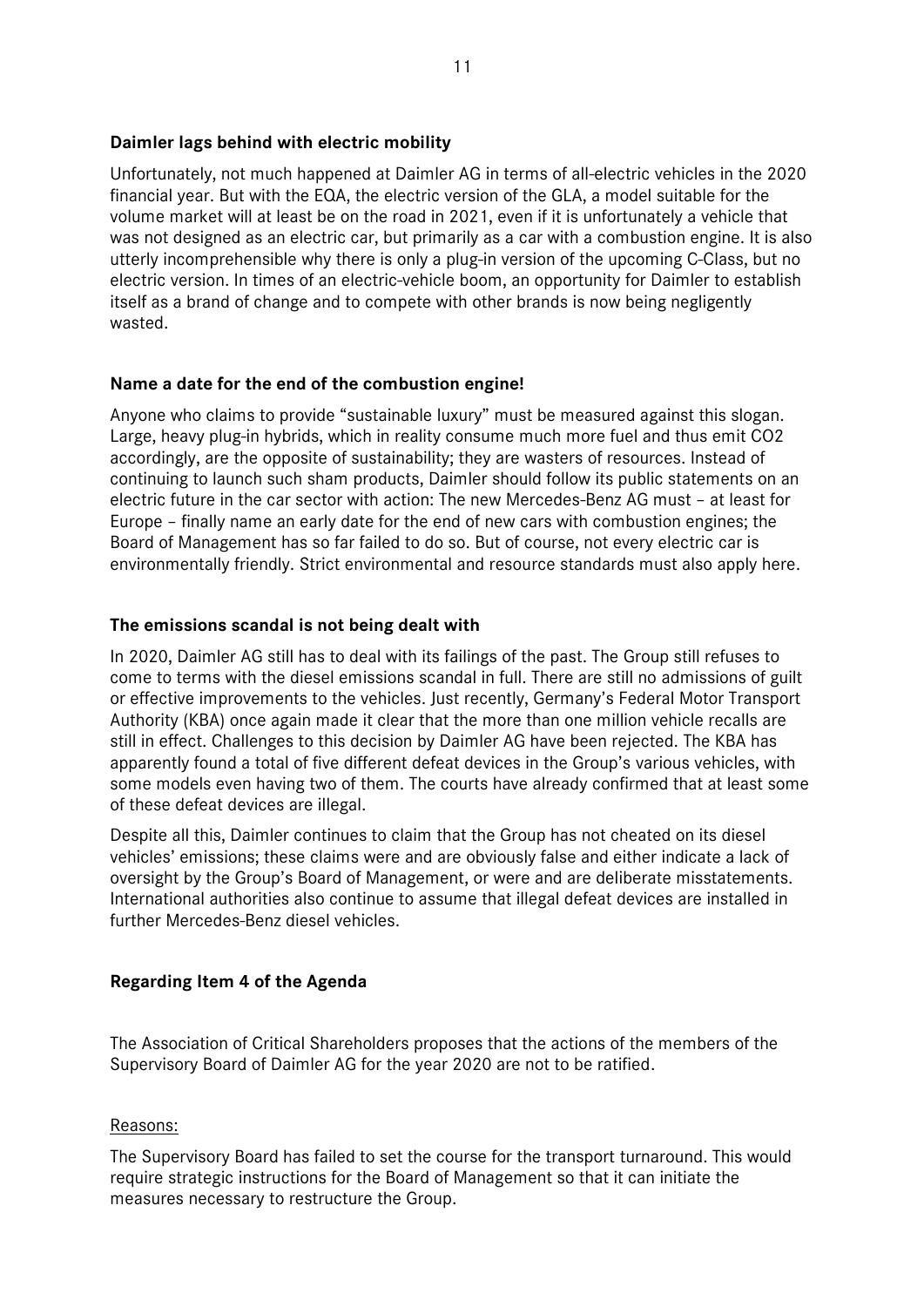#### **Initiate the transport turnaround!**

Motorized private transport in its current form is harmful to the climate and to health and contributes significantly to reducing the quality of life in cities. This is why alternatives to the car and the strengthening of public transport are necessary. Continuing to rely heavily on the production of private cars is not sustainable and jeopardizes the continued existence of the Group.

At the same time, there is a growing demand for electric buses and rail vehicles for local public transport, which the market is not currently meeting. Daimler AG slept through this trend for a long time and became involved in the development of electric buses very hesitantly. It didn't start until 2018 with the eCitaro, while other manufacturers, especially from China, have been active in this market for years. And those persons responsible for the Group obviously do not have their eyes on the future market for rail vehicles.

Politicians have now recognized that the massive expansion of local and long-distance public transport is just as essential for a sustainable transport revolution as its decarbonization. For this reason, public funds are increasingly flowing into the conversion and expansion of this sector. At the same time, it is to be expected that the subsidization of motorized individual transport through instruments such as the company-car privilege will not be politically sustainable for much longer. The abolition of these subsidies will lead to further declines in unit sales, especially for suppliers that rely heavily on typical company cars.

#### **Daimler has non-climate-friendly batteries produced, mainly in China**

At first glance, electric vehicles are significantly more climate friendly than cars with combustion engines. However, if the energy comes from non-renewable sources, electric vehicles are not climate-neutral either. This problem also exists with the production of batteries such as those needed by Daimler for its electric vehicles because the batteries used by Daimler and other German automakers come mainly from Asia, especially China. Daimler only began cooperating on this with the Chinese company Farasis in mid-2020. Battery production requires enormous amounts of energy, which in China comes mainly from climate-damaging coal-fired power plants. A study by the Association of German Engineers (VDI) shows that 8.4 metric tons of CO2 emissions are currently produced for a diesel car, while 16.8 metric tons are produced for an electric car with a battery from China.

(https://www.vdi.de/news/detail/einseitige-fokussierung-auf-pkw-mit-batterieantriebgefaehrdet-co2-ziele)

It is no coincidence that reporting by Daimler AG on responsible raw-material sourcing is very selective. As the current CSR Directive Implementation Act allows companies to decide for themselves what they report on and to what extent, the Daimler Sustainability Report has many gaps.

(https://power-shift.de/wp-content/uploads/2020/12/Performance-Check-Automobilindustrie-Verantwortungsvoller-Rohstoffbezug-PowerShift-Inkota\_Fehlerkorrektur.pdf).

#### **Lack of transparency on arms exports**

Daimler is a member of the Federal Association of the German Security and Defense Industry (BDSV), which represents the interests of the German defense industry. Daimler also makes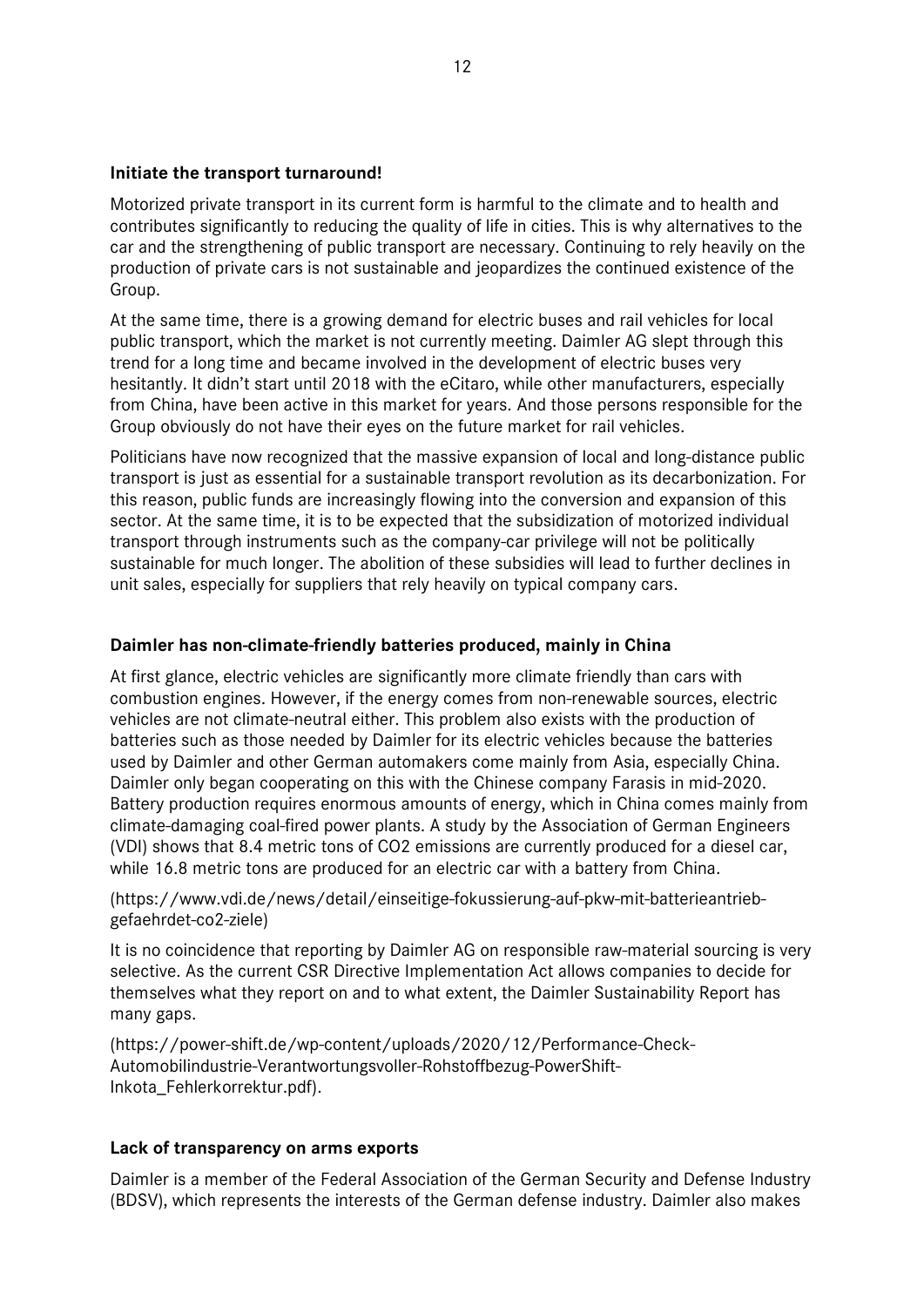appearances at arms fairs and is, for example, on the list of exhibitors at the IDEX arms fair, which was held in Abu Dhabi at the end of February. Nonetheless, one searches in vain for terms such as "military" or "armaments" in the annual report. This is why we regularly ask at annual shareholders' meetings where Daimler military vehicles are exported to. Until now, Daimler AG has always listed all recipient countries by name in its answers. As a result, it has become known that in recent years, Daimler military vehicles have repeatedly been delivered to countries that are involved in wars, are located in crisis regions, and where human rights are trampled underfoot. In 2020, however, it was stated, "As a matter of principle, we do not comment on the individual recipients." What has become known, however, is that 86% (in terms of total value) of Daimler military vehicles exported in 2019 were delivered to third countries (countries outside the EU, NATO and equivalent countries), so military-vehicle exports cannot simply be swept under the carpet. Especially since the Group emphasizes that respect for human rights "[is] a fundamental component of responsible corporate governance" for Daimler and that the Group (would like to) communicate its "handling of the issue of human rights even more transparently." The Supervisory Board must work to ensure that a critical evaluation of Daimler's military-vehicle export practices is once again made possible and that military-vehicle exports to warring and human-rights-violating countries are stopped immediately.

## **Regarding Item 6 of the Agenda**

The Association of Critical Shareholders proposes that the candidates stated under b) and c) are not to be elected to the Supervisory Board of Daimler AG.

#### Reasons:

The Association of Critical Shareholders considers the candidate proposed under b), **Ben van Beurden**, Den Haag, the Netherlands, Chief Executive Officer of Royal Dutch Shell plc, United Kingdom, the Netherlands, to be unsuitable. At a time when climate and environmental protection are high on the agenda, it would be a devastating signal if the head of one of the world's largest oil companies, which is responsible for environmental pollution and the production of climate-damaging fossil fuels, joins the Supervisory Board of Daimler AG. In 2015, in order to expand Shell's empire, van Beurden pushed through the USD 70 billion purchase of BG Gas, a company primarily active in deep waters. His justification is that BG would advance Shell's financial growth strategy – especially in deep waters and with LNG (liquefied natural gas). Shell is already one of the industry leaders in both fields.

https://www.manager-magazin.de/unternehmen/personalien/shell-chef-van-beurden-undder-70-milliarden-dollar-deal-a-1027474.html

In Germany too, the reputation of the oil multinational headed by van Beurden is as bad as can be imagined. As became known in July 2020, a total of up to 450,000 liters of diesel oil leaked from a pipeline at the Shell refinery in the Cologne district of Godorf, contaminating the soil. Shell had already been aware of the environmental disaster since April 2020. The environmental association BUND accuses Shell of neglecting safety checks on pipelines, with excessively long intervals between inspections of that 60-year-old pipeline, for example. Shell was initially unable to assess the extent of the damage; it has stated that the leak was discovered by chance.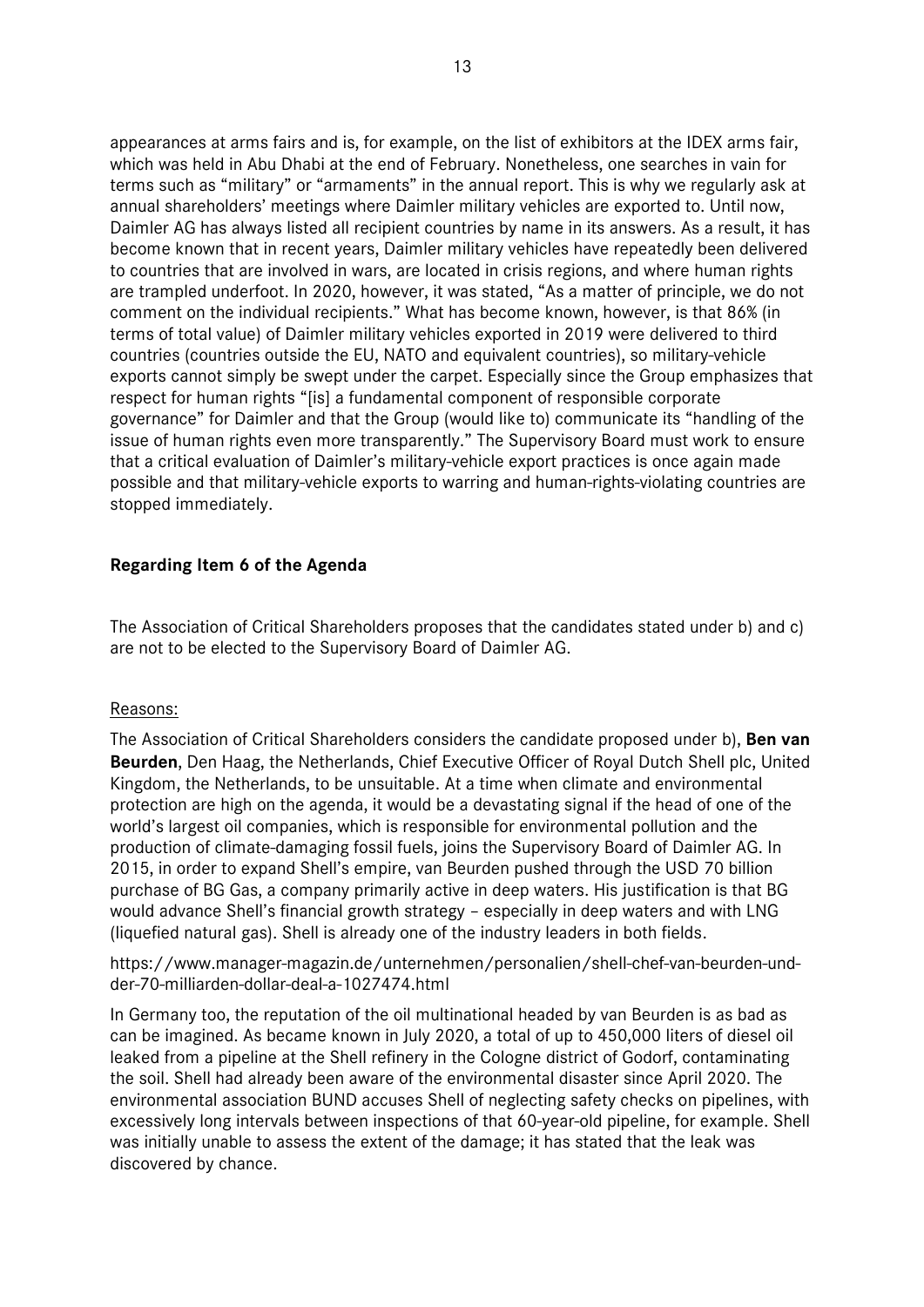https://www1.wdr.de/nachrichten/rheinland/neuer-umweltskandal-bei-shell-in-koelngodorf-100.html

The Association of Critical Shareholders considers the candidate proposed under c), **Dr. Martin Brudermüller**, Mannheim, Chairman of the Board of Executive Directors of BASF SE, to be unsuitable. As a long-standing member of the Board of Executive Directors of the world's largest chemical company and as its Chairman of the Board of Executive Directors since 2018, Brudermüller is jointly responsible for numerous irregularities. For example, BASF SE does not live up to one of its corporate objectives, namely – as it states itself – "to act responsibly in purchasing and production." At least since BASF's 2015 annual shareholders' meeting, the Board of Executive Directors – and thus Brudermüller as well – have been aware that BASF was not taking sufficient care of supply chain violations and for years ignored the disregard for internationally recognized standards at its British-South African platinum supplier Lonmin plc (now Sibanye-Stillwater). For example, mining company Lonmin was partly responsible for the bloody crackdown in 2012 on a miners' strike at a platinum mine near Johannesburg, South Africa. In the "Marikana massacre," 34 miners were shot dead by South African police (https://basflonmin.com/home/de/). The handling by the BASF Board of Executive Directors of publication of audits that the Company had carried out at its supplier Lonmin in South Africa is also problematic. Despite repeated requests from the Association of Critical Shareholders, other non-governmental organizations and shareholders, BASF has refused to review the audits.

Furthermore, the Association of Critical Shareholders objects to the current Supervisory Board member **Dr. Bernd Pischetsrieder** being proposed as candidate for the chairmanship of the Supervisory Board, following the departure of Dr. Manfred Bischoff from the Supervisory Board. The advance praise for Pischetsrieder is clear: "The fact that Daimler is now presenting the ex-VW [and BMW] boss as successor for the head of the Supervisory Board is a step backwards and not a signal for a departure into a better future."

(https://www.wiwo.de/unternehmen/auto/neuer-aufsichtsratschef-bei-daimlerpischetsrieder-ein-mann-aus-der-steinzeit-der-autoindustrie/26683820.html).

The business magazine *Wirtschaftswoche* is not alone in its assessment of the "man from the Stone Age of the automotive industry. The fact that the 72-year-old Bavarian is replacing the 78-year-old Swabian Manfred Bischoff is not a sign of a new dawn in the Stuttgart board of old-men.

\*\*\*

**Dr. Bernd T. Gans**, Vaterstetten

#### **Regarding Item 4 of the Agenda**

It is proposed that the actions of members of the Supervisory Board in the year 2020 are not to be ratified.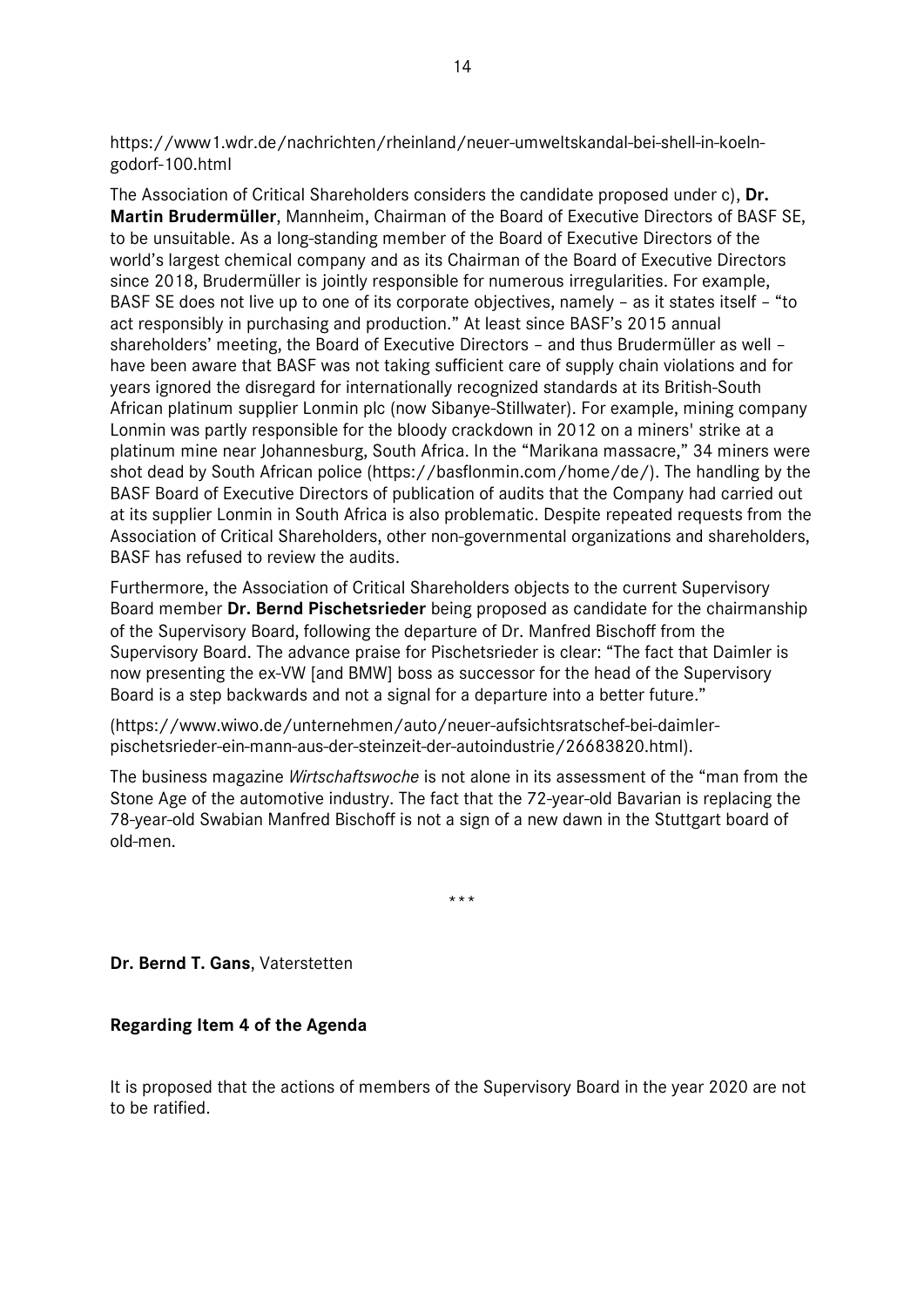#### Reasons:

The Supervisory Board, in particular its Chairman, Manfred Bischoff, and its Deputy Chairman, Michael Brecht, has still not seriously fulfilled its legal obligations to fully clarify the responsibilities of Board of Management members for the substantial fines imposed on the Company in the truck antitrust proceedings.

The same lack of action over several years is apparent from the billions of euros in fines imposed by German and US regulatory authorities due to inadmissible defeat devices in car diesel engines.

In both cases, the persons acting at the time should at least as a precaution have been held liable, in particular the former Chairman of the Board of Management, Dieter Zetsche. This has not yet been done, however, to the detriment of the shareholders.

Instead, Manfred Bischoff had various expert opinions prepared by Professors Habersack and Steinmeyer in order to gain a free hand for the arrangement of his succession in accordance with his personal ideas. Consequently, he declared Dieter Zetsche as being "without an alternative" for his succession for months until his "outcoming" to the *Stuttgarter Zeitung* newspaper on September 27, 2020. Since when this "symbiotic relationship" has interfered with decisions at the Company is another matter.

In his capacity as Chairman of the Supervisory Board since 2007, Manfred Bischoff has failed to find an equivalent and loyal anchor shareholder from the European or Western economic area, following the withdrawal of Deutsche Bank. The "delegates" of Deutsche Bank since 2000, Hilmar Kopper, Paul Achleitner and Clemens Börsig, obviously did not see their traditional ties with Daimler-Benz since 1927 as an obligatory legacy of their bank to support Daimler in this matter. It is therefore not surprising that the Daimler management was surprised, as if caught napping, by the crafty entry of the Chinese conglomerate Geely at the beginning of 2018. In the meantime, BAIC, another Chinese conglomerate and a major producer of commercial vehicles, has also bought Daimler shares. But the Chinese party leadership's requirement for influence and a top position in important industrial sectors has no doubt only been partially fulfilled.

Manfred Bischoff tries to play down the resulting threat situation by portraying these shareholdings as those of two independent private companies. However, this argumentation is not convincing. On the contrary, the gateway for a majority acquisition by the Chinese side is wide open. All the more so since, after the sale of the Renault/Nissan stake, the Daimler leadership was presumably taken by surprise once again. Thomas Fromm therefore poses the question in the *Süddeutsche Zeitung* newspaper of March 13/14, 2021: "Is the takeover coming soon?"

In view of the aforementioned supervisory and strategic failures of the Supervisory Board, including the members representing the employees, the actions of the Supervisory Board are not to be ratified.

#### **Regarding Item 7 of the Agenda**

It is proposed that the resolution on the remuneration of the members of the Supervisory Board and the related amendment of the Articles of Incorporation is to be rejected.